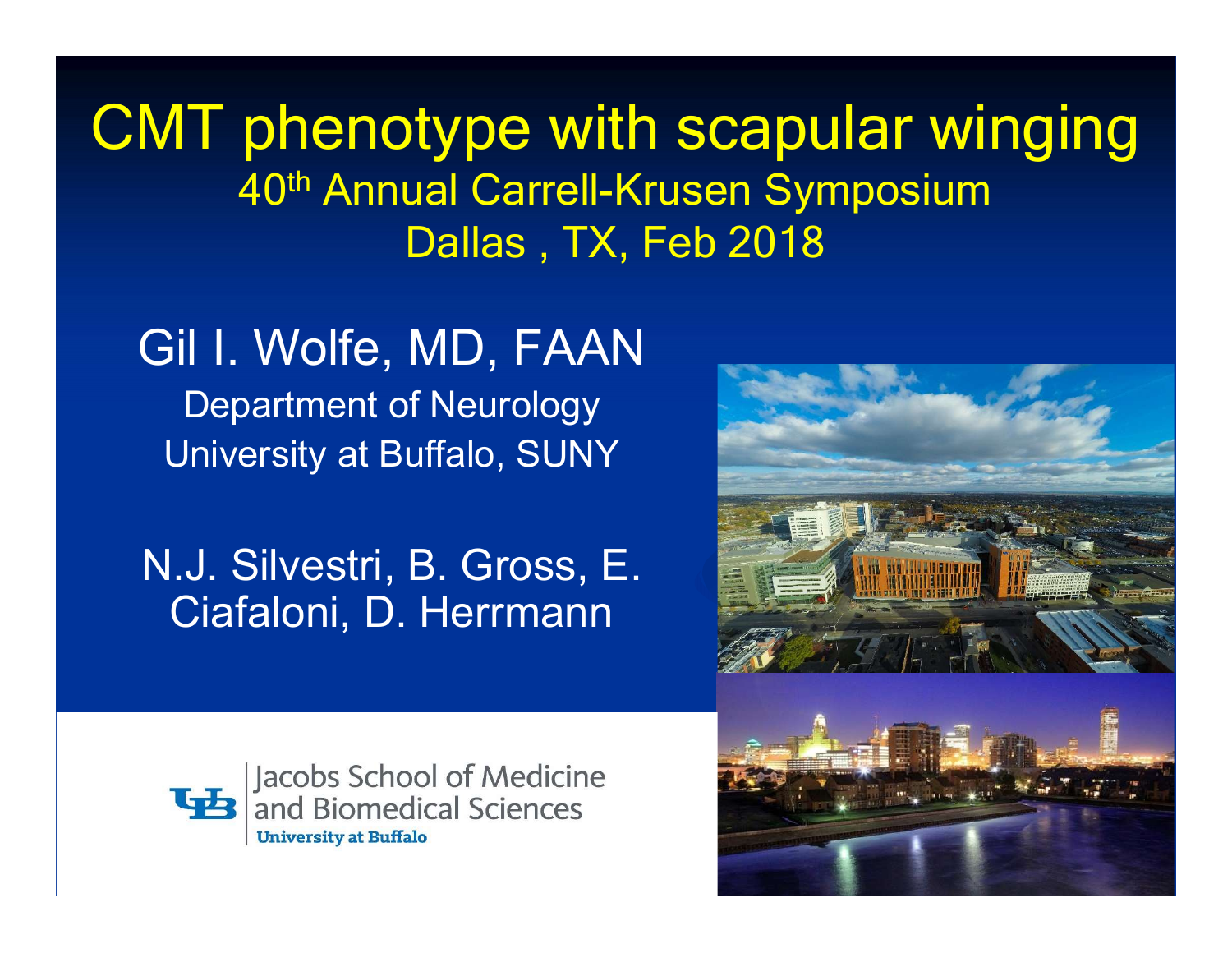#### Disclosure Information Gil I. Wolfe MD et al.

#### Disclosure of Relevant Financial Relationships

**None** 

Disclosure of Off-Label and/or investigative Uses

**None**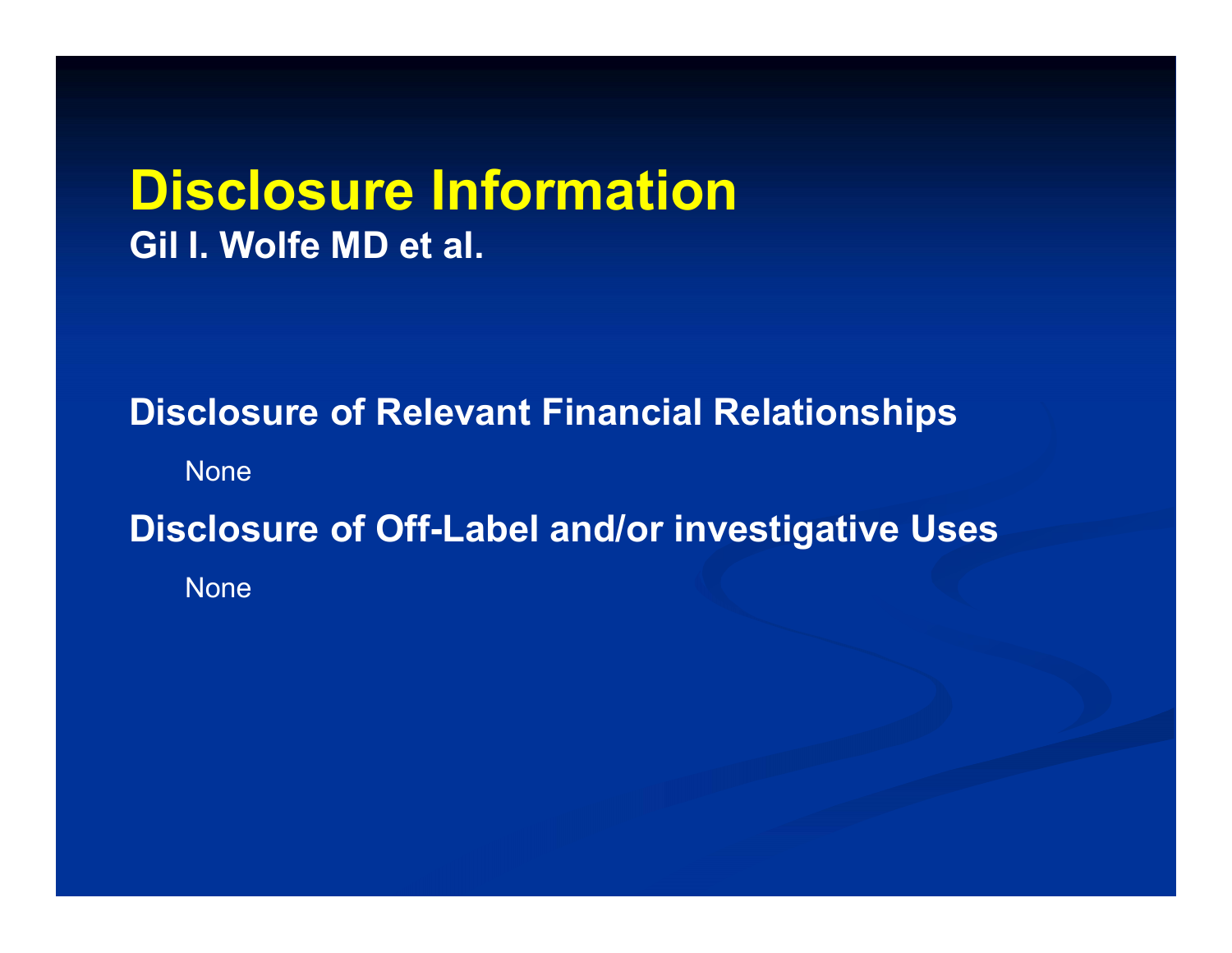#### History and PE

- **History and F**<br>22 yo Dutch man<br>22 yrs of ankle instability, slowly p<br>weakness **Fistory and PE**<br>2 yo Dutch man<br>=>12 yrs of ankle instability, slowly progressive distal<br>=>First noted while ice skating; played hockey through age 16 weakness
	- **First noted while ice skating; played hockey through age 16**
	- Tremor at age 20
	- No CN, bulbar, respiratory issues
	- **FHx: PE-confirmed scapular winging in mother**

 $P<sub>E</sub>$ 

- Bilateral distal tapering, pes cavus, scapular winging
- MRC 4+ finger extension/abduction; 4 ankle df/eversion; 3 toe extension; ankle pf normal
- **DTRs absent at ankles**
- Sensory loss to light touch below ankles; timed vibration 5 secs at great toes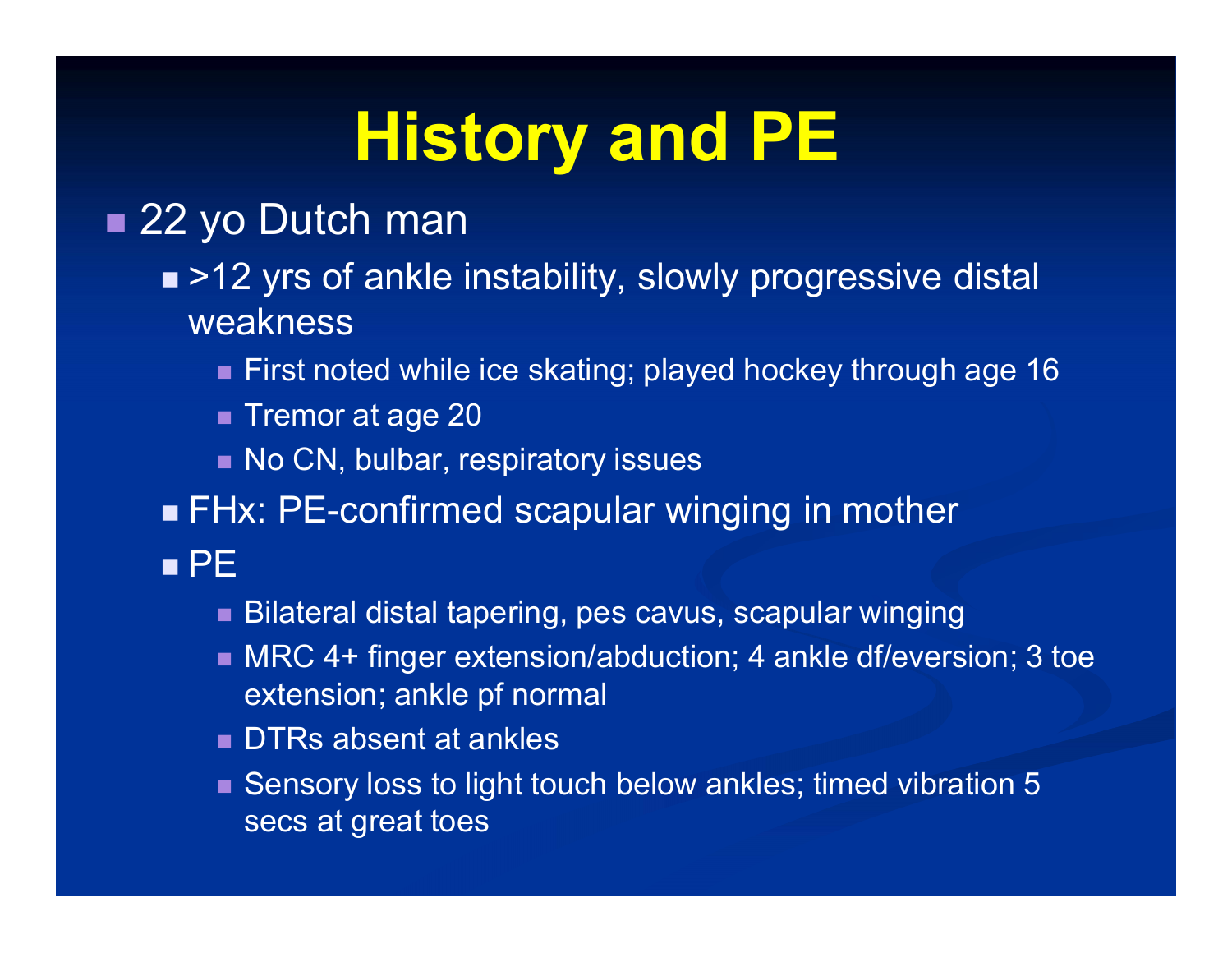#### Laboratory evaluation

**NCS showed axonal SMPN** NCS normal in both parents **Routine labs Laboratory evaluation<br>
NCS showed axonal SMPN<br>
• NCS normal in both parents<br>
Routine labs<br>
• Normal metab panel, ESR 1, TSH 0.9, B12<br>1040, ANA neg, etc.** 1040, ANA neg, etc. ■ Case discussion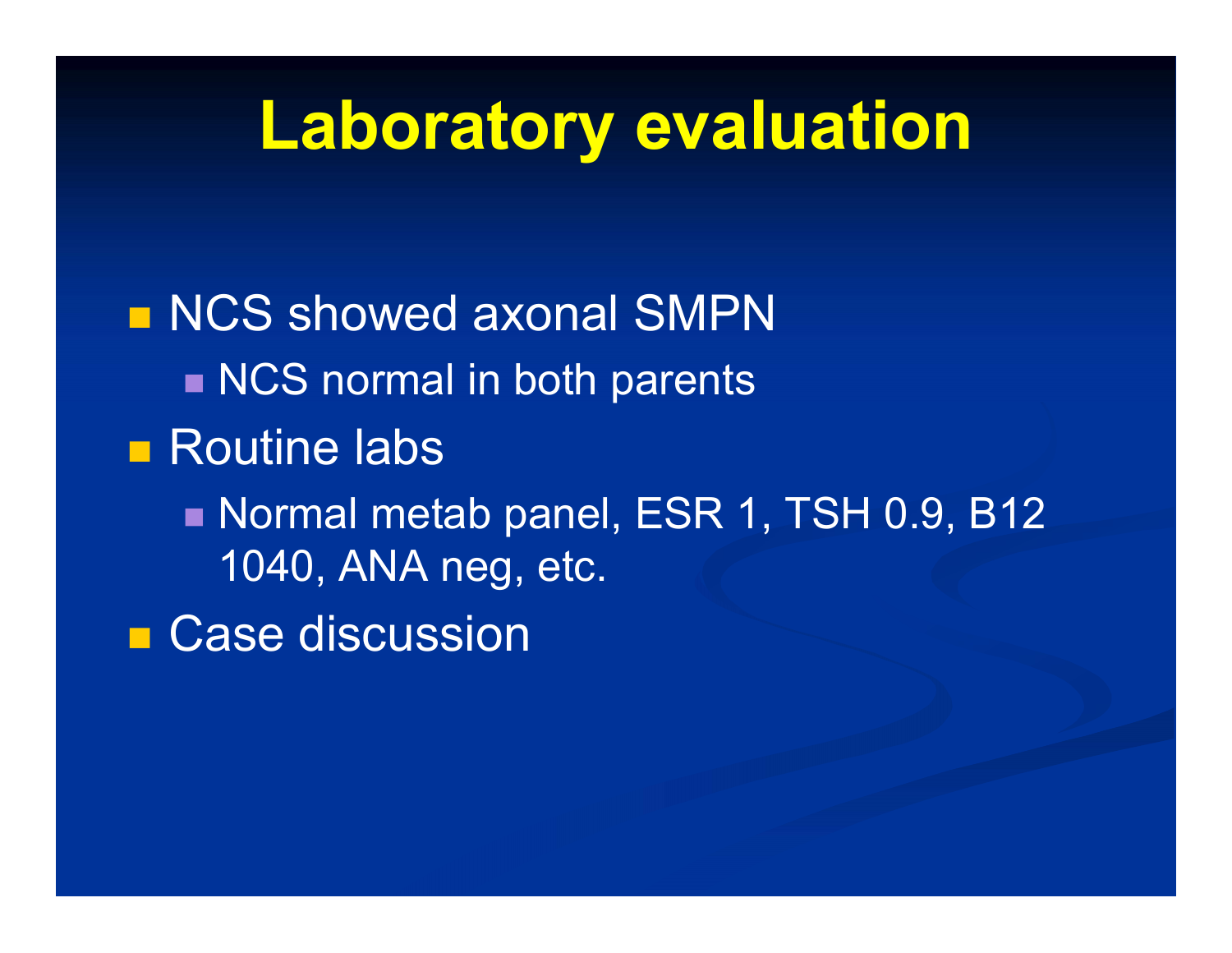### Scapular winging: neurogenic causes Scapula key for shoulder abduction and rotation **Example 18 All Scapular Winging: neurogen<br>
Scapula key for shoulder abduction are<br>
ilateral (SP<br>
Long thoracic neuropathy<br>
(medial winging) <b>a** Davidenkov<br>
Spinal accessory **a** AD SPS<br>
neuropathy (lateral pescavularion; d **Urogenic causes<br>
Davident Causes**<br>
Davidenkow syndrome<br> **Advident Causes**<br> **Advident Causes Advisors**<br>
Davidenkow syndrome<br>
Advisors cavus<br>
pes cavus **Jenic causes**<br> **S. Archarge S. Arch Neurol S. Arch Neurol Proportion**<br>
S. Arch Neurol<br>
D. S. Arch Neurol<br>
D. S. Arch Neurol<br>
Proportion S. Arch Neurol<br>
Psychiatry 1939;41:694-701<br>
S. Arch Neurol<br>
S. Arch Neurol<br>
S. Arch N

#### **Unilateral**

- Long thoracic neuropathy **CONG TENDENT INSTRUST TO LONG THE VILLE**<br>Davidenkow syndrome (medial winging) (medial winging)
- **Spinal accessory** neuropathy (lateral abduction; depressed shoulder) ■ Long thoracic neuropathy<br>
(medial winging)<br>
■ Davidenkow<br>
■ RD SPS,<br>
neuropathy (lateral<br>
winging esp with shoulder<br>
■ David<br>
abduction; depressed<br>
■ Distinct fr<br>
shoulder<br>
■ Dorsal scapular<br>
■ Dorsal scapular<br>
■ Plexop
- Dorsal scapular neuropathy (lateral winging)
- above (Parsonage Turner)
- **MND** sometimes
- **Bilateral (SPS)** 
	- **MND (ALS, SMA type 4)**
	-
- AD SPS, distal sensory loss, pes cavus 2018; Email Special Seasons, and SPS, distal sensory loss,<br>
cavus<br>
Davidenkow S. *Arch Neurol*<br>
Psychiatry 1939;41:694-701<br>
nct from CMT?<br>
Con: Harding & Thomas<br>
Pro: Schwartz & Swash<br>
P forms<br>
Wong E et al. *Muscle Nerve* 
	- Psychiatry 1939;41:694-701
		- Distinct from CMT?
			- Con: Harding & Thomas
			- **Pro: Schwartz & Swash**
		- **HNPP** forms
			- **Nong E et al. Muscle Nerve**
- Shaibani A. A Video Atlas of Neuromuscular Disorders Oxford 2014
- Silvestri NJ. Neuromuscular Disorders: A Symptoms & Signs Approach to Differential Diagnosis & Treatment Springer/Demos Medical 2018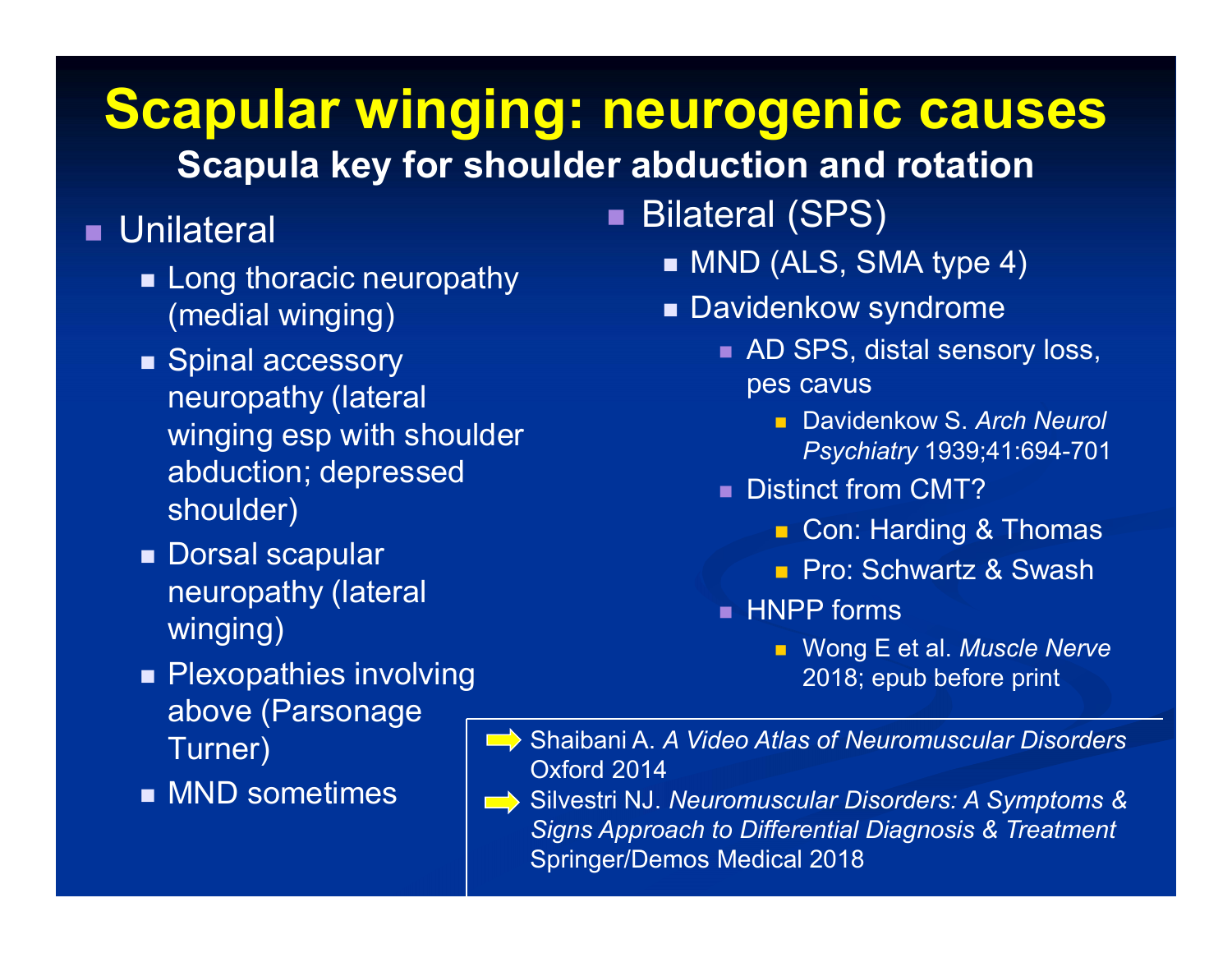# **Scapuloperoneal syndromes**<br><sub>ppathic</sub> Myopathic<br>
Myopathic<br>
■ Myotonic dystrophy<br>
■ FSHD<br>■ LGMD 2A<br>■ Desminopathy<br>■ Myophosphorylase deficiency<br>■ Polymyositis

- **Myopathic** 
	- **Myotonic dystrophy**
	- FSHD
	- LGMD<sub>2A</sub>
	- **Desminopathy**
	- $\blacksquare$  IBM
	-
	- **Polymyositis**
	- Congenital myopathies
	-
	- FSHD<br>■ LGMD 2A<br>■ Desminopathy<br>■ IBM<br>■ Myophosphorylase deficiency<br>■ Polymyositis<br>■ Congenital myopathies<br>■ Nonaka myopathy<br>■ Scapuloperoneal MD (hyaline body myo<br>■ X-linked: *FHL1 (*FDMD) *LAMP-2 (*Danon d ■ LGMD 2A<br>■ Desminopathy<br>■ IBM<br>■ Myophosphorylase deficiency<br>■ Polymyositis<br>■ Congenital myopathies<br>■ Nonaka myopathy<br>■ Scapuloperoneal MD (hyaline body myopathy)<br>■ X-linked: *FHL1* (EDMD), *LAMP-2* (Danon dz)<br>■ AD, AR: esminopathy<br>
	M<br>
	yophosphorylase deficiency<br>
	olymyositis<br>
	ongenital myopathies<br>
	onaka myopathy<br>
	capuloperoneal MD (hyaline body myopathy)<br>
	■ X-linked: *FHL1* (EDMD), *LAMP-2* (Danon dz)<br>■ AD, AR: *MYH7*<br>■ Shaibani A. A Vid
		-
		- AD, AR: MYH7
			- Shaibani A. A Video Atlas of Neuromuscular Disorders. Oxford 2014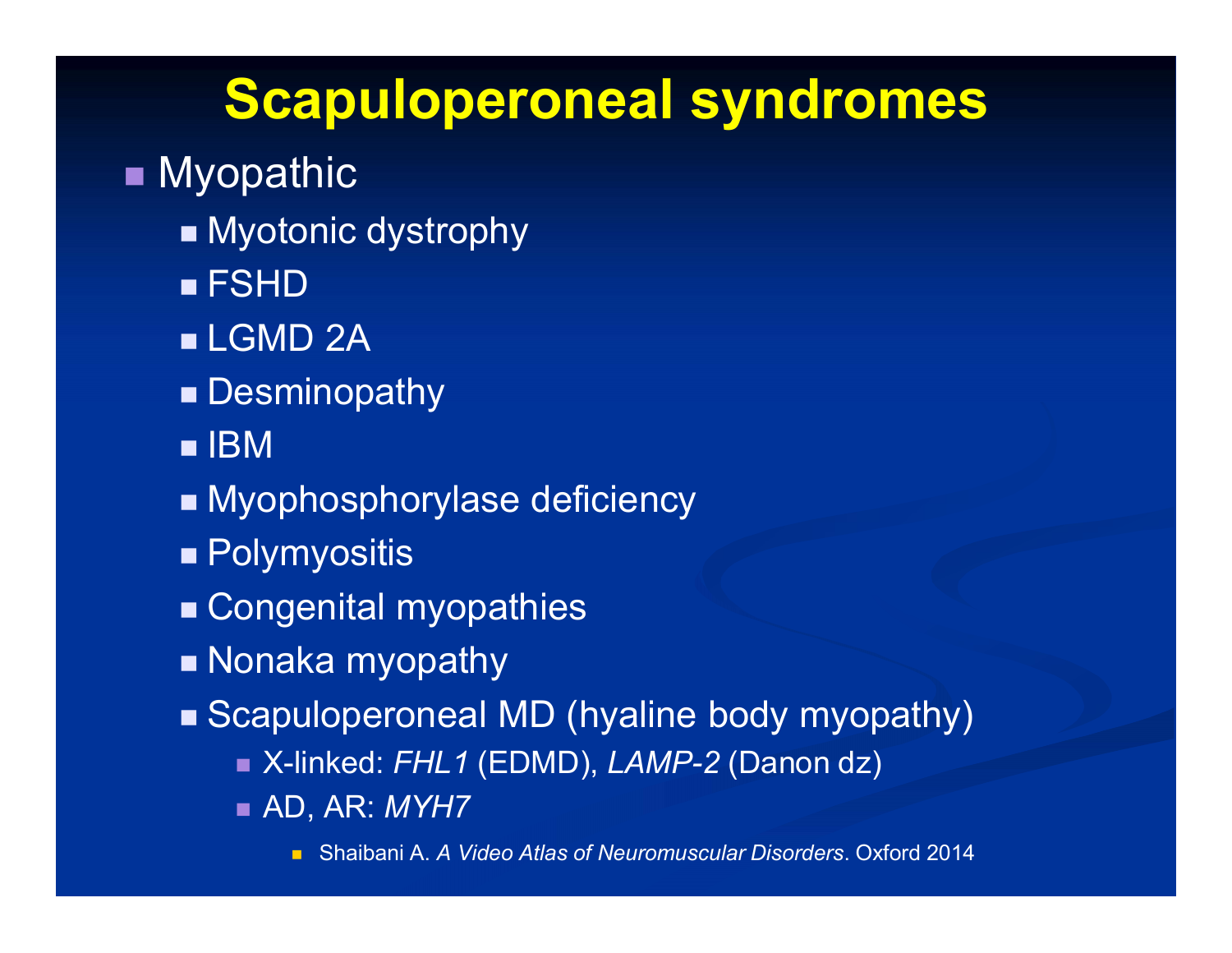#### Genetic studies

#### **Unrevealing**

- $\blacksquare$  PMP-22
- Axonal CMT panel (MFN2, MPZ, NEFL, GDAP1, Lamin A/C) ■ Unrevealing<br>
■ PMP-22<br>
■ Axonal CMT panel (MFN2, MPZ, NEFL<br>
A/C)<br>
■ GJB1, TRPV4, HSPB1<br>
■ WES<br>
■ MtDNA sequencing<br>
■ A*TP6* m.9025G>A novel mutation prec → PMP-22<br>
• Axonal CMT panel (MFN2, MPZ, NEFL, GDAP1, Lamin<br>
A/C)<br>
• GJB1, TRPV4, HSPB1<br>
• WES<br>
mtDNA sequencing<br>
• A*TP6* m.9025G>A novel mutation predicting Gly167Ser<br>
substitution<br>
• Conserved region of ATP synthase me
	- GJB1, TRPV4, HSPB1
	- **NES**

- substitution VES<br>
VES<br>
DNA sequencing<br>
TP6 m.9025G>A novel mutation predicting Gly167Ser<br>
ubstitution<br>
■ Conserved region of ATP synthase membrane subunit 6<br>
component of Complex V<br>
VGS confirmed *ATP6* mutation<br>
■ Homoplasmic mutant l
	- Conserved region of ATP synthase membrane subunit 6 component of Complex V
- **WGS confirmed ATP6 mutation** 
	- loads in mother